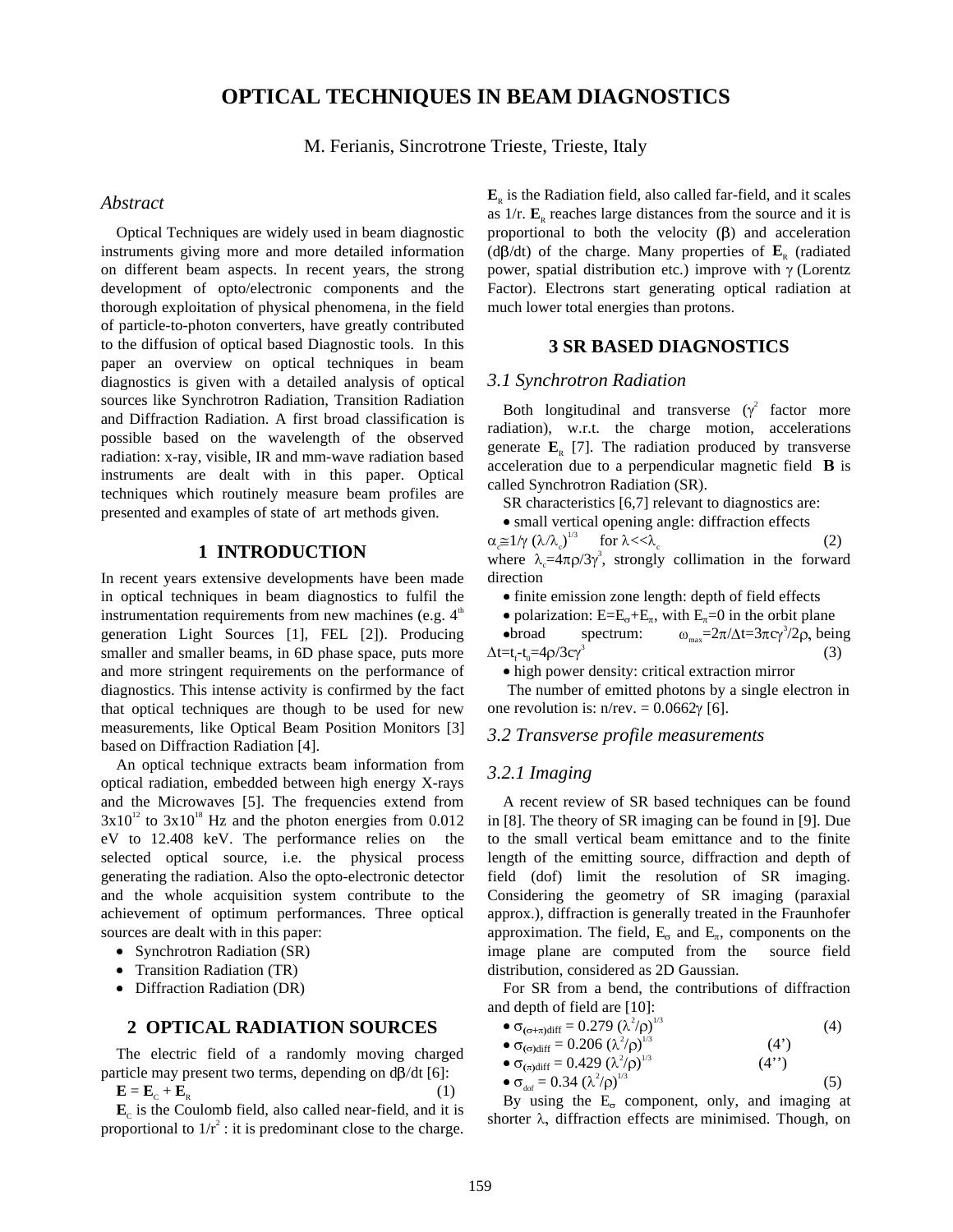MAX-II, a  $\sigma = 15$  µm has been measured using the E<sub> $\pi$ </sub> component of SR [11].

To evaluate the emittance from  $\sigma_{xy}$  or  $\sigma'_{xy}$ , the lattice functions  $(\alpha, \beta, \gamma, \eta)$  at the source point have to be known. The following relation is used [7]:

$$
\sigma_{X,Ytot} = \sqrt{\varepsilon_{X,Y} \cdot \beta_{X,Y}(s) + \eta^2(s) \cdot \sigma^2 \delta}
$$
 (6)

The limited knowledge of the lattice functions also limit the accuracy of the emittance measurements.

At DA $\Phi$ NE [12], the image acquisition and analysis of the profile monitor rely on a Laser Beam Diagnostics system [13].

#### *3.2.2 X-ray imaging*

X-ray imaging improves the resolution due to reduced diffraction effects. The x-ray image from a pinhole  $(d=$ diam.), placed at a distance  $L_0$  from the source, is acquired by a CCD camera via a converter screen, placed at  $L<sub>i</sub>$  from the pinhole. If the electron beam divergence is smaller than the SR natural opening angle, than only beam size measurement allows the determination of beam emittance. The contributions to the measured image due, respectively, to pinhole non-zero dimensions  $(S_{\text{pinbo}})$ , diffraction from the pinhole [15],  $S_{\text{diff}} \approx 0.52 \lambda L / d$ , and screen plus acquisition system (CCD, lens) resolution  $(S_{\text{stress}})$  have to be carefully evaluated for a pinhole systems [14,15,16].  $S_{\text{diff}}$  can be a few  $\mu$ m [14].

Beam size computation from the acquired image requires the deconvolution of the pinhole diffraction pattern and video camera resolution from the measured image. Also for pinhole systems, limited knowledge of machine parameters  $(\alpha, \beta, \eta, \eta', \sigma_{e})$  affects the final result.

### *3.3 Longitudinal profile measurements*

#### *3.3.1 Time-domain techniques*

The duration of the single electron SR light pulse (3) is negligible ( $\approx 10^{-15}$  s) if compared to typical bunch lengths  $(10^{-10}$  to  $10^{-12}$  s). Therefore, the intensity profile vs. time of the SR pulse represents the charge distribution along the orbit. Time-domain techniques allow the measurement of the longitudinal profile down to  $\approx$  1ps ("Picosecond" Diagnostics" [18]). Single-Shot techniques allow also a dynamic observation of the bunch [19,20], even on a turn-by-turn basis. The Streak Camera (SC) is the ideal instrument to perform Single-Shot measurements with ps resolution. With additional optical arrangements, 3D (long. and trans.) beam imaging has been performed on LEP [21]. At CERN, the autocorrelation function of the SR pulse from LEP has been measured in single-shot with a few ps resolution, by means electro-optic devices (fast CdTe photoconductor [22]). Sampling techniques measure the average (on successive turns) profile: a very stable beam and trigger are required. The Optical Sampling Scope [23] acquires repetitive signals up to 30 GHz.

At ELETTRA, both techniques have been tested [24]: the SC data ( $\sigma$  vs. I<sub>b</sub>) almost overlay with the ones taken with a fast Photodiode [25] which was directly connected to a 50 GHz sampling scope head [26].

At ELETTRA, a new SC [27] system will be installed, October this year. With a Synchroscan frequency of 250 MHz, the acquisition of consecutive bunches, 2 ns apart, will be possible. The Control System integration of the SC [28] is implemented on a VXI-PC [29], running LabView<sup>®</sup> [30]. This solution provides the VXI hardware environment [EMI/EMC features, ease of integrating custom timing (jitter  $< 2$  ps) and interlock boards, power supplies] with the LabView®/CVI®/ Windows<sup>®</sup>OS software environment. As a confirmation, the VME Image Processing Board [31] has been rapidly linked to the VXI-PC, via a LabView<sup>®</sup> dedicated driver.

#### *3.3.2 Frequency-domain techniques*

Frequency-domain techniques cover fsec bunch lengths [32]. Independent of the physical process (SR, TR, Cherenkov Rad. [33], Diffraction Rad., Smith-Purcell Rad. [34]) generating the observed radiation, the Power spectrum is defined as [35,7]:

$$
P(\lambda) = P_0(\lambda)N + P_0(\lambda)N(N-1)f(\lambda)
$$
\n(7)

where N is the number of particle in the bunch,  $P_0(\lambda)$  is the single particle Power spectrum and  $f(\lambda)$  is the form factor (equal to the squared Fourier transform of the longitudinal distribution function  $S(z)$  of the bunch):

$$
f(\lambda) = \left| \int S(z) \cdot e^{2\pi i z/\lambda} dz \right|^2 \tag{8}
$$

The form factor for a gaussian bunch profile is [36]: f( $\lambda$ )=exp(-4 $\pi^2 \sigma^2 / \lambda^2$  $(9)$ 

with 
$$
L_b = \sqrt{(2 \pi)\sigma}
$$
, or for a rectangular profile:  
\n $f(\lambda) = (\sin x / x)^2$ , (10)

where  $x = \pi L_b / \lambda$ ,  $L_b$  is the bunch length.

The two terms in (7) represent the incoherent and coherent emission. The form factor can be estimated only from coherent emission. Coherent emission requires the form factor to extend up to the frequencies where  $P_0(\lambda)$  is non-zero. Only ultra-short bunches emitt coherently [37]. Very recently, techniques using also incoherent radiation have been proposed [38, 39].

A technique, based on a Coherent SR (CSR) Power detector, has been developed [40] at CEBAF to measure ultra-short electron bunches  $(L_b=0.5 \text{ mm})$ . The CSR Power detector uses a GaAs Shottky diode (500 GHz - 3 THz) which measures the power of CSR for  $\lambda$ =0.05÷1mm. A very good resolution has been obtained (few fsec for gaussian bunches) as the CSR Power signal varies from 2.8 V ( $\sigma_{RMS}$ =450 fsec) to 13.5 V ( $\sigma_{RMS}$ =91 fsec).

### *3.4 Technological issues*

Extraction mirror configurations coping with the SR heat loads  $(P_{tot} > 1kW)$  are under study at multi-GeV Storage Rings. On ESRF Storage Ring [41], a temperature sensor moves the mirror vertically off the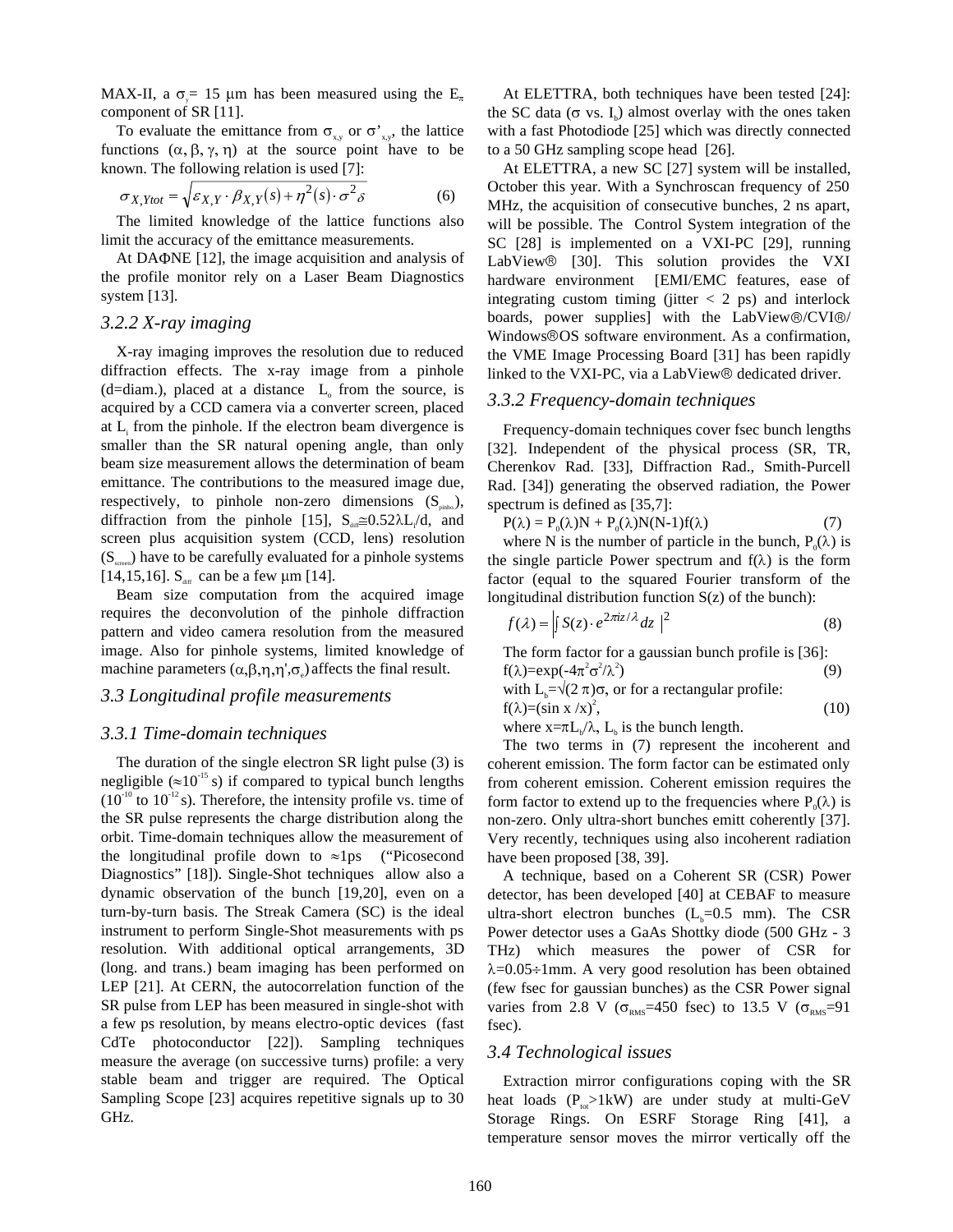central part of the SR beam. At PEP-II, on HER [42], a grazing incidence slotted mirror is used; an adaptive optics mirror (325 independent 0.5x0.5 mm reflecting elements [43]) is under test. At the APS Storage Ring [44], a slotted cooled vacuum mirror is used with a tube absorber in front of it being now under test.

### **4 TR BASED DIAGNOSTICS**

### *4.1 Transition Radiation*

Transition Radiation (TR) is produced when a uniformly moving charged particle crosses the separation surface between two media with different dielectric constants. TR has been theoretically predicted in 1946 [45] but only in the mid 70's proposed [46] as a Beam Diagnostics technique. TR is widely used both on Linear and Circular machines. The main features are: directionality, promptness, linearity, angular distribution dependence on  $\gamma$  and  $\varepsilon$ . As the TR emission originates on a surface, very thin foils can be used making it almost non-destructive to the beam [47] and suitable for highpower (100 MW/mm<sup>2</sup> [52]), high-intensity (kA) beams [48]. The spectral intensity emitted (per unit solid angle) by a ultra-relativistic charge crossing a metal  $(\epsilon \gg 1)$  foil in vacuum is [49] (transition metal to vacuum):

$$
\frac{d^2W(\omega,\theta)}{d\omega \cdot d\theta} = \frac{q^2}{4\pi^2 c} \cdot \frac{\sin^2\theta}{\left(1 - \beta\cos\theta\right)^2} \tag{11}
$$

where  $\beta$  is the particle velocity and  $\theta$  is the angle of emission with respect to the axis of the particle beam. The total angular field of the optical system has to be  $>4/\gamma$  as TR presents significant tails. The photon yield is  $\gamma$ dependent and it is adequate for  $\gamma > 20$  ( $\approx$ 1 ph./1000 e from Al foil in visible). The Formation Length:

$$
L_V = \frac{\gamma^2 \lambda}{2\pi} \tag{12}
$$

also named Coherence Length, is defined as the distance measured along the electron path over which the Coulomb and Radiation fields are in phase  $( \leq 1$  rad).

#### *4.2 TR Transverse measurements*

On line beam emittance measurements are possible [48]. By focusing the beam to an  $x(y)$  waist on a backward reflecting OTR foil, the x(y) beam spatial distribution, and beam divergence, can be measured using parallel, and perpendicular, polarised components:  $\varepsilon_{\rm rms} = \beta \gamma \theta_{\rm rms} r_{\rm rms}$ 

where:  $\theta_{\text{rms}}$  is the x(y) beam divergence,  $r_{\text{rms}}$  is the x(y) beam radius:

$$
r_{rms} = \sqrt{\frac{\int x^2 I_x(x, y) dx dy}{\int I_x(x, y) dx dy}}
$$

where  $I_{x}(x,y)$  is the spatial intensity distribution of the image of the beam at an x waist. Beam sizes have been measured [51,52,71] below the so-called  $\gamma \lambda$  limit. It may have been defined [53] after a miss-interpretation of OTR spatial distribution (which is actually much wider than  $\pm 1/\gamma$ ). Studies on OTR resolution are under way [54,55]. OTR transverse phase space measurements have been carried out at European laboratories, as TTF [49] and ELETTRA [56]. Also beam position and profile evolution  $(in 1 \mu s steps)$  along the TTF macro pulse has been nicely measured [49,57].

Beam divergence can be estimated either with TR from a single foil or with a two-foil [48,58,59] interferometer (OTR Interferometer invented by Wartski [60]). Divergent beams cause the fringes to blur. L,  $\geq L_v$ , is the distance between the two foils. OTRI fringe position is related to  $\gamma$  as:<br> $\theta_M = \sqrt{\frac{2\lambda}{\lambda} \cdot \left(p - \frac{L}{2\lambda}\right) \gamma^{-2}}$  (13) distance between the two foils. OTRI fringe position is related to  $\gamma$  as:

$$
\theta_M = \sqrt{\frac{2\lambda}{L} \cdot \left(p - \frac{L}{2\lambda}\right) \gamma^{-2}}\tag{13}
$$

 $\theta_M$  is the maxima separation angle, p=k+0.5,k integer.

### *4.3 Bunch Length from Coherent TR (CTR)*

CTR is very well suited for frequency-domain measurements as  $P_0(\lambda)$  is flat with  $\omega$ . Measuring subpicosecond bunches with CTR has been proposed since 1991 [61]. By means of interferometric techniques (Michelson interferometry), the Interferogram (average time-domain plot) is obtained which represents the autocorrelation  $(c_{\theta}(t)=f f(t)\bullet f(t-\tau)d\tau)$  of the bunch distribution f(t). According to the Wiener-Khintchine relation [66]:

$$
\left| F\{f(t)\} \right|^2 = F\left\{ c_{ff} \right\} \tag{14}
$$

where  $F{f(t)}$  indicates the Fourier transform of  $f(t)$ , by Fourier transforming the Interferogram,  $P(\lambda)$  is obtained which is related to f(t) through the form factor  $f(\lambda)$ . Interferometers are used as Spectrometers in Infra-Red Fourier Transform Spectrscopy (FT-IR) [62]. At Stanford (SUNSHINE) prof. Wiedemann's group has successfully applied this technique to the measurements of ultra-short bunches [63,64]. The following effects have been recently analysed [65]:

• beam splitter thickness  $(BS_+)$  interference effects  $(BS<sub>b</sub> \ge L<sub>b</sub>/3$  reduces such effects).

 $\bullet$  dispersion effects (rather than  $H_2O$  vapor absorption) due to the air propagation. The interferogram obtained in air was some 24 % wider than the vacuum one.

· reflections at the bolometer crystal, front and back, surfaces. Such reflections cause satellites on the interferogram which lead to a distorted spectrum.

· particle distribution evaluation from the computed spectra. The analysis, considering both a gaussian or rectangular particle distribution, concludes that the real shape is, probably, a gaussian core  $(L_b=84 \mu m)$  with a gaussian tail (150  $\mu$ m). The critical determination of the bunch distribution is the main limitation of this method [32].

Longer (few ps) bunches have been measured with frequency-domain techniques also in European labs. At Darmstadt [68], the measured interferogram (Michelson type) has been corrected due to non-flat efficiency of the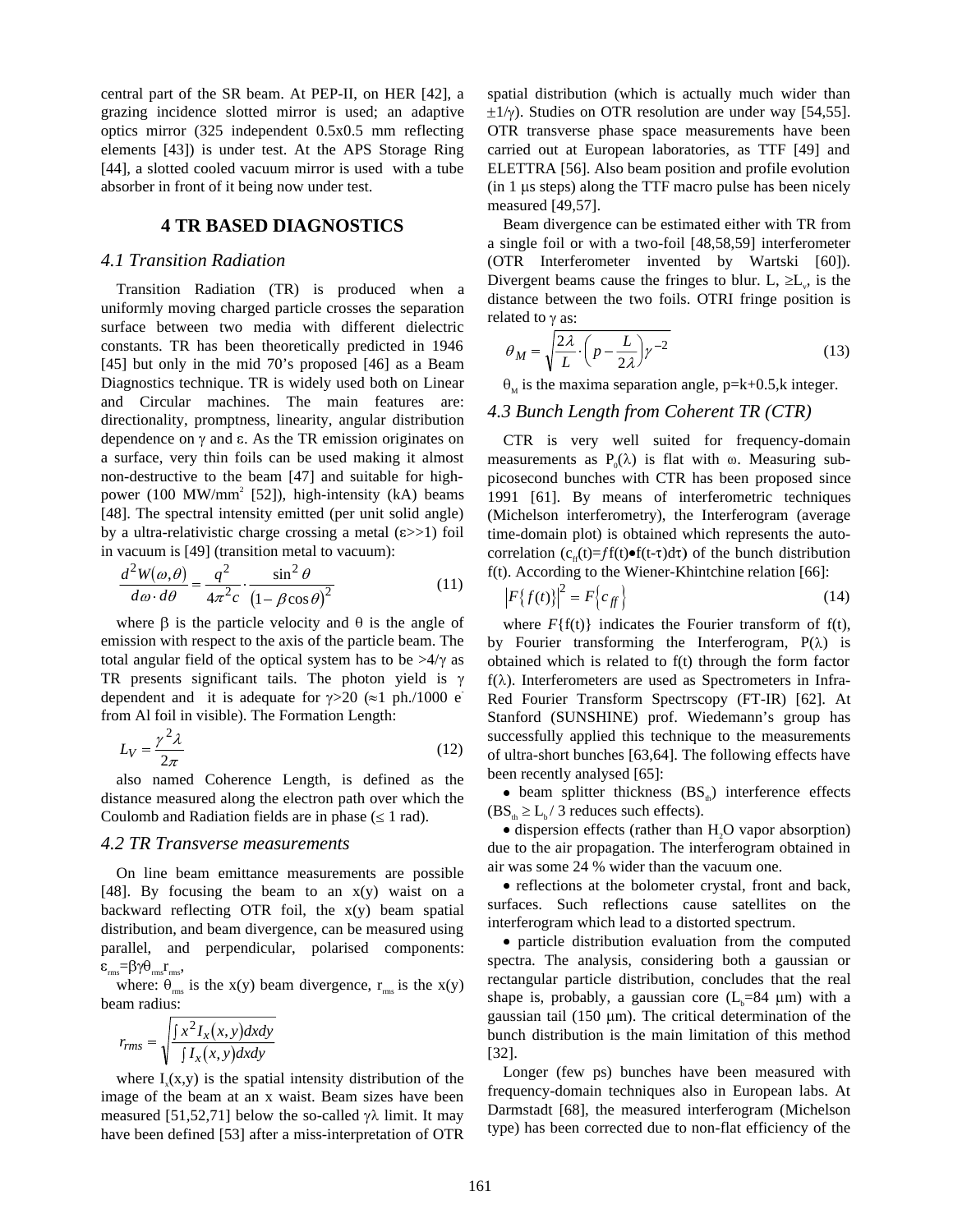Mylar beam splitter  $(k=10 \div 100 \text{cm}^{-1})$ . A Streak Camera, measuring the FEL spontaneous emission harmonics, provided the information on the bunch profile, not available from the interferogram. At TTF, after a direct frequency measuremens by means of a Filter Spectrometer [67], a Martin-Puplett interferometer has been used. Thanks to wire grid polarises and reflectors it presents a flat efficiency [66].

The quadratic dependence on N (particle in the bunch) of the CTR Power spectrum has been confirmed by observations in many labs. [67, 69].

#### **5 DR BASED DIAGNOSTICS**

Diffraction Radiation (DR) occurs when a charged particle in uniform motion passes a conducting structure such as a circular aperture in a metallic foil. Accelerator physicists consider DR as a consequence of the energy loss experienced by electrons when they pass by any vacuum chamber discontinuity. Although DR has been studied since the early 60's, only in the very recent years it has been investigated as a diagnostic tool [4]. The name DR originates from the fact that it is produced by the diffraction of the field associated with the beam. DR has many features similar to TR, like spatial distribution and energy dependence; the main difference is that DR is non-destructive to the beam. The intensity of forward emitted DR from electrons moving at relativistic velocity can be expressed as [69]:

$$
P(D,\lambda,\theta) = I_0(\lambda,\theta) [E(D,\lambda,\theta)]^2,
$$
  
where: (15)

$$
E(D, \lambda, \theta) = J_0 \left( \pi D \sin \frac{\theta}{\lambda} \right) \cdot \frac{\pi D}{\beta \lambda \gamma} \cdot K_1 \left( \frac{\pi D}{\beta \lambda \gamma} \right) \tag{16}
$$

and  $I_0(\lambda,\theta)$  is the TR emitted from an electron passing a metallic foil in vacuum, D is the aperture diameter,  $\beta$  the particle velocity referred to c,  $\gamma$  the Lorentz factor,  $\lambda$  the wavelength of the radiation,  $\theta$  the observation angle, J<sub>0</sub> and  $K<sub>1</sub>$  are the Bessel function of order zero and modified  $1<sup>st</sup>$  order, respectively. Backward DR is described by the same formula by letting  $\theta = \pi - \theta$ . As:

$$
|E(D, \lambda, \theta)| < 1
$$
  

$$
\lim_{\substack{D \ \lambda \to 0}} E(D, \lambda, \theta) = 1
$$

when D tends to zero, DR tends to TR and it is always less intense than TR. In [69] a complete characterisation of DR is presented: both forward and backward DR have been observed, at the  $\lambda$ =0.9, 1.3 and 2.4 mm, from three circular apertures of different diameters (10, 15 and 20 mm). The investigated DR properties are:

- · angular distribution
- · intensity vs. beam current dependence
- spectrum

The observation of DR in not simple due to the geometrical measurement set-up. Forward DR from the aperture has been observed with simultaneous backward TR from the mirror and backward DR from the aperture

has been observed with a partially reflected forward TR from the mirror. The angular distribution presents two peaks as TR; both peak separation and intensity decrease with D. Calculations confirm the measurements qualitatively (some discrepancies on peak separation).

The effects of different aperture (inner, a and outer, b) diameters have been used by Barry [70] to explain the frequency band-pass behaviour which appears in the DR field formula which he derived by applying Fraunhofer diffraction theory and which is valid for  $a < \gamma \lambda / 2\pi < b$ , where:

$$
\rho_e = \gamma \lambda / 2\pi \tag{18}
$$

is the incident field effective radius. For given aperture size  $(a, b)$ , the emitted DR decreases both at the longer  $\lambda$ , where  $\rho_e > b$ , and at the shorter  $\lambda$ , where  $a > \rho_e$ . When  $b < \gamma \lambda / 2\pi$  very little low-frequency energy is scattered by the foil; when  $a$  $\gamma \lambda /2\pi$ , again very little high-frequency energy is scattered.

The spectrum has been investigated [69] and the enhancement factor, due to Coherent DR (CDR), measured to be equal to  $1.5x10^8$  (N= $1.8x10^8$ e/bunch). From the measured spectrum the bunch length,  $L_{b}$ , has been determined by inverse Fourier transform of the  $f(\lambda)^{1/2}$ . The value of L<sub>b</sub>=0.2mm, obtained by means of CDR, was found in agreement with data taken with other techniques:  $L_b = 0.25$  mm (CSR) and  $L_b = 0.28$  mm (CTR).

Diagnostic specific topics are covered in [4]:

· definition of a geometric set-up for DR observation without loosing the non-interceptive nature of DR.

· extension of TR based techniques to DR in order to be able to measure beam divergence, spatial distribution around the aperture, beam emittance and bunch length

· investigation of interferometric techniques with two foils, being L the distance between them.

• exploitation of CDR where the  $N^2$  factor can make single shot measurements possible

A table, reported in [4], lists both for electrons and protons at different  $\gamma$ 's the relevant quantities involved in a DR measurement as:

 $\lambda_{\text{th-inc}} = 2\pi a/\gamma$ : threshold wavelength for incoherent DR

 $\bullet$ L<sub>v</sub>, maximum coherence length (as in 12)

 $\bullet a_{\text{max}}(L_b) \cong \gamma \lambda / 2\pi$ : maximum aperture radius for coherent bunch length measurements for two different bunch length values. As for OTRI, the distance L between the two foils has to be in the range of  $L_{\nu}$ .

#### **6 CONCLUSIONS**

By using an appropriate combination of the optical techniques presented in this paper - based on Synchrotron, Transition and Diffraction Radiation - a complete analysis of relativistic beams is possible with the resolution (6D) required by new generation machines.